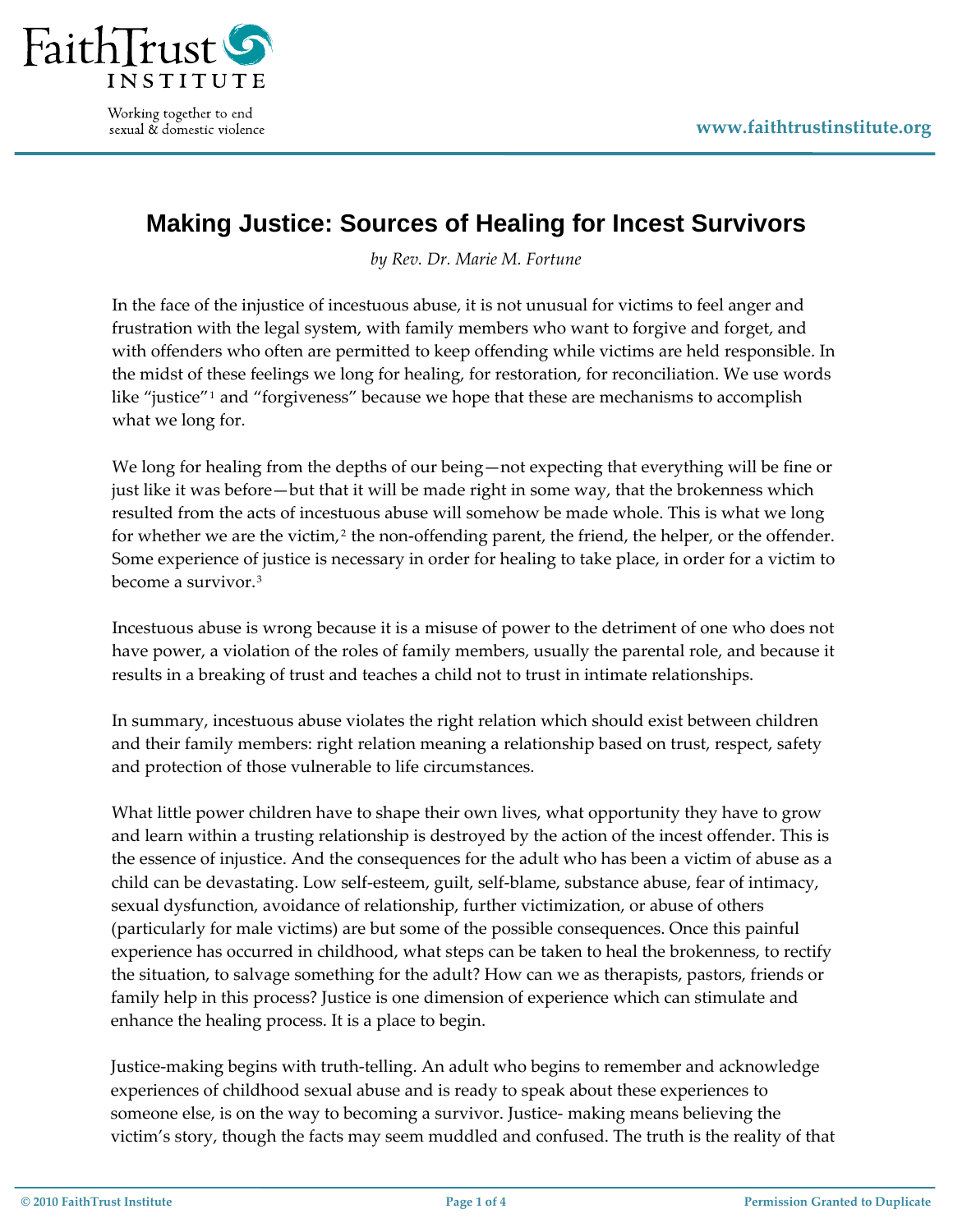person's experiences of being victimized as a child. That reality needs affirmation. In order for healing to take place the secret must be broken by truth-telling.

Truth-telling means allowing painful memories to surface; it may mean confrontation with some who do not believe. It may mean opening up old wounds within the remaining family unit. Justice-making may also mean confronting those responsible for the abuse: the offender (if he or she is still available), and those who knew but did not help the child. Whatever the circumstance, those responsible can be called to account. This may be accomplished through a letter to the offender, a direct conversation, or a civil suit filed against the offender. Ideally, the offender's response would be to acknowledge what happened and to confess responsibility. However, this is seldom the case. An adult survivor must be prepared for disappointment when the offender continues to deny the abuse and focuses on the survivor's "instability," or when the offender is unavailable for confrontation.

Justice‐making can also be accomplished through restitution by the offender. This is important on both practical and symbolic levels. Practically, it can provide for the expenses of therapy or medical care which may have resulted from the childhood abuse. Symbolically, it is a way for the offender to attempt concretely to restore wholeness in the survivor. Currently, incest survivors in some states are using civil suits to confront their offenders and exact restitution from them. Many of these suits have been successful.

Survivors who confront their offenders often struggle against self‐blame and guilt as well as their own internal resistance to what may be viewed as a desire for revenge or punishment. Even after many years, a survivor may harbor ambivalent feelings and strong emotional bonds towards the offender. But it is not revenge to tell the truth or to seek justice. It is no punishment to expect restitution. Calling the offender to account is a way of taking back control. It is, in effect, an opportunity for healing for both the survivor and the offender.

Acknowledgment of abuse from the offender is a great relief to the survivor, and acknowledgment of full responsibility for the abuse, an even greater relief. When the secret is broken there is potential for considering forgiveness as an option, for possibly seeking restoration, for asking restitution to be made, and this can lead to genuine healing. When the offender acknowledges his/her responsibility and is willing to face the consequences and the process of changing his/he behavior, then repentance can be made real. Anything less is remorse which, although it may be genuine, is only words. Repentance is one form of justice for the victim/survivor.

In the absence of repentance or restitution, how can we make justice? One very simple but powerful form of justice is to believe the victim/survivor, to hear the story and to express on behalf of the wider community that what occurred should never have happened. We must be creative in our efforts to make justice without relying on the actions of the offender to provide this experience.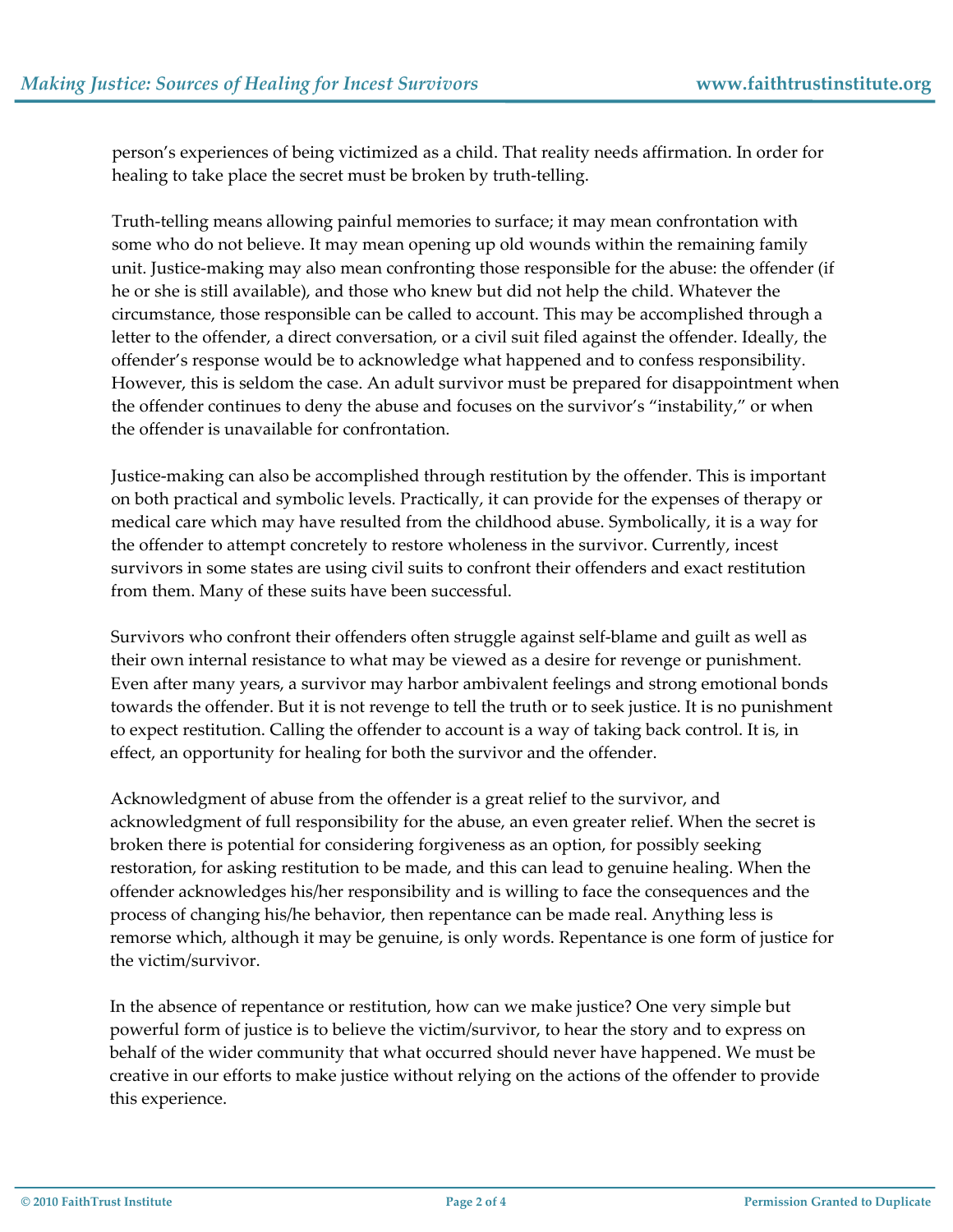Once some form of justice is experienced, then a victim survivor can be free to consider forgiveness. Forgiveness is about letting go. It is for the sake of the victim, not the offender. It is the conscious act of saying that survivors will not allow the power of the memory of abuse to continue to limit their lives and re‐victimize them each day. It puts the memory into perspective.

Forgiveness is only possible if some form of justice has been experienced. So justice-making has to do with truth‐telling, confrontation, calling those responsible to account, providing restitution, and supporting the process o forgiving and letting go.

Who makes justice? It is not something we can relegate to the legal system alone. It is a shared task of the whole community to create an atmosphere in which persons feel safe to speak. It is for us to hear and believe these experiences, to support the process of truth-telling and to help confront and call to account. It is for us to find ways to bring reconciliation and healing—for the sake of the victim first, for the sake of the community, and also for the sake of the offender.

This is not an easy task. It requires a willingness to bear the burden of the truth-telling—to hear things we do not want to hear, to believe the unbelievable. Our own internal resistance will always be there in the face of horrendous stories. We do not want to acknowledge our own memories. We fear our own anger in response. We are always tempted to participate in denial on some level. We need to own that temptation so that we can struggle against it. We need to stay in touch with our own anger in order to keep our eyes open to the reality before us.

Adrienne Rich, in her superb essay, "Women and Honor," observes that

*"Women have been driven mad,* '*gaslighted,' for centuries by the refutation of our experiences and our instincts in a culture which validates only male experience. The truth of our bodies and our minds has been mystified to us. We therefore have a primary obligation to each other: not to undermine each other's sense of reality for the sake of expediency; not to gaslight each other. "Women have often felt insane when cleaving to the truth of our experience. Our future depends on the sanity of each of us, and we have a profound stake, beyond the personal, in the project of describing our reality as candidly and fully as we can to each other."3*

We also have a profound stake in baring that reality as we seek to make justice in the midst of it. The festering wound must be drained, the secret must be broken, the lie must be revealed. Then